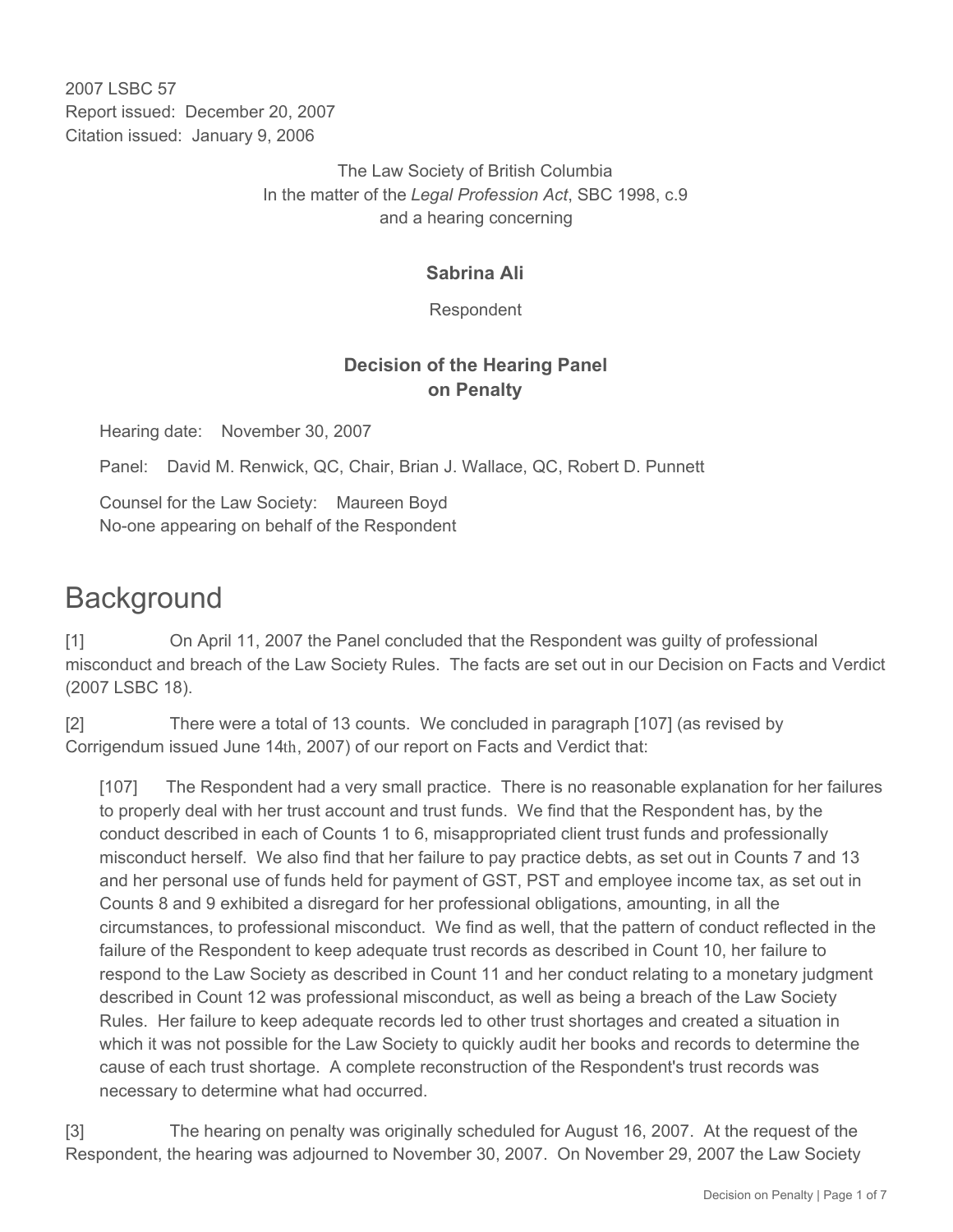received a letter from the Respondent advising that she was not able to attend the hearing. She did not request an adjournment. She did express regret for " the many mistakes" she had made.

[4] In her letter she advised as well her decision to resign from the Law Society of British Columbia.

[5] The Respondent in fact had ceased to be a member on January 1, 2007 for failure to pay her fees.

#### **Position of the Law Society**

[6] The Law Society submitted that the appropriate penalty is:

- (a) Disbarment;
- (b) Costs in the amount of \$33,989.00; and
- (c) Costs of the publication that is required pursuant to Rule 4-37 of the Law Society Rules.

### **Analysis and Discussion**

[7] There is strong authority that in cases of misappropriation, disbarment is the appropriate remedy. *Bolton v. Law Society* [1994] 2 All E.R. 486 (C.A.) set out this general principle at 491:

Any solicitor who is shown to have discharged his professional duties with anything less than complete integrity, probity and trustworthiness must expect severe sanctions to be imposed upon him by the Solicitors Disciplinary Tribunal. ... The most serious involves proven dishonesty, whether or not leading to criminal proceedings and criminal penalties. In such cases the tribunal has almost invariably, no matter how strong the mitigation advanced for the solicitor, ordered that he be struck off the Roll of Solicitors.

This was cited with approval in *Law Society of BC v. Harder,* 2006 LSBC 48, para. 7

[8] Similarly, in *Lawyers and Ethics: Professional Responsibility and Discipline[1]* the author observed, at p. 26-1, that:

The seriousness of the misconduct is the prime determinant of the penalty imposed. In the most serious cases, the lawyer's right to practise will be terminated regardless of extenuating circumstances and the probability of recurrence. If a lawyer misappropriates a substantial sum of clients' money, that lawyer's right to practise will almost certainly be determined, for the profession must protect the public against the possibility of a recurrence of the misconduct, even if that possibility is remote. Any other result would undermine public trust in the profession.

[9] The following passage from *Lawyers and Ethics* further underscores this point:

Discipline hearing panels have frequently held that acts of misappropriation should result in disbarment unless exceptional extenuating circumstances exist. An order of disbarment in such cases is made to preserve public confidence, to protect the public, and to deter other lawyers from breaching the trust of their clients. [2]

[10] The principle that disbarment is the appropriate penalty for a misappropriation in most circumstances has been accepted in British Columbia on the basis that it is the only effective means by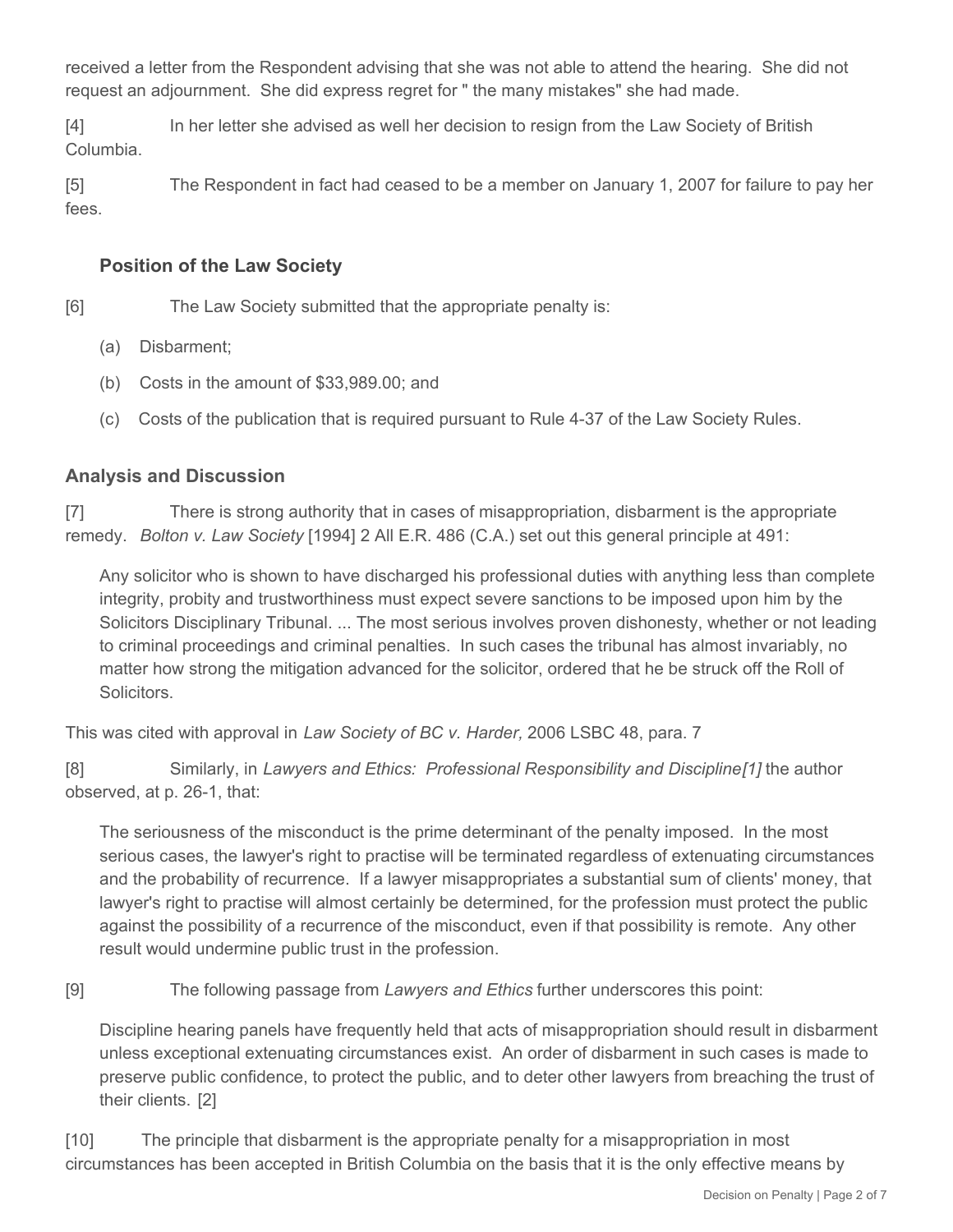which the public can be protected from further misconduct. In *Law Society of BC v. Ogilvie*, [1999] LSBC 17, the Panel stated at para. 18 that:

The ultimate penalty of disbarment is reserved for those instances of misconduct of which it can be said that prohibition from practice is the only means by which the public can be protected from further acts of misconduct. This is such a case. There is nothing before the panel to suggest that any penalty, other than disbarment, will ensure that the public is protected from future acts of misconduct on the part of Mr. Ogilvie. Nothing divulged about the circumstances of the misconduct, or Mr. Ogilvie's personal circumstances, suggest that disbarment is inappropriate.

[11] This view was recently affirmed by the Court of Appeal in *McGuire v. The Law Society of British Columbia*, 2007 BCCA 442, in which a disbarred lawyer appealed to the Court of Appeal. The Court of Appeal did not accept the argument that disbarment in circumstances of misappropriation is only appropriate where no other means will effectively protect the public. It dismissed the appeal, observing at para. 13 that, in the disbarment cases considered:

... the court or panel was struggling with whether the individual circumstances before them justified a departure from the " obvious conclusion" that a lawyer who intentionally takes funds from trust for his own purposes is not fit to practice. That in fact is the question the panel had to ask: was the member fit to practice?

[12] In *McGuire* (*supra*), at para. 14, the Court of Appeal also observed that " general deterrence can be an important means of protecting the public." At para. 15, it expressly rejected the argument that the Hearing Panel had placed too much emphasis on protection of the public.

[13] A panel may decline to disbar where there is evidence that suggests that disbarment is not required to protect the public. In *Law Society of BC v. Hammond*, 2004 LSBC 32, the Panel reviewed a number of authorities and concluded at para. 25 that:

A careful review of the authorities with respect to instances of misappropriation which did not lead to disbarment indicates that in each such case there were exceptional circumstances.

[14] These exceptional circumstances included extreme psychological stress due to marriage break-up coupled with depression and a case where the misappropriation was characterized as " another instance of the member's pattern of a conflict of interest in dealing with his client's affairs" (rather than a theft) coupled with the member's impressive record of public service.

[15] The Panel also commented in *Hammond* on the failure of the respondent to give evidence. Although the panel noted that no negative inference can be drawn from the fact that the respondent did not testify on his own behalf, it did conclude at para. 33 that:

It is, however, obvious that in the absence of evidence from the Respondent or from others on his behalf, that we can have no evidence of mitigating circumstances to explain the troubled behaviour of the Respondent. We have no mitigating facts before this Panel and we accordingly must analyze the facts of this case without any ameliorating considerations as to what might have caused this conduct by the Respondent, including that we have no information as to his intent in the circumstances.

[16] Disbarment has been imposed even in cases involving a small amount of money. In *Hammond (supra*), the respondent had, in two instances, misappropriated funds totalling \$5,000. Fifteen allegations were proven against the respondent, including four breaches of undertaking and six failures to respond to the Law Society. Of some weight was the fact that the respondent had undergone three Conduct Reviews,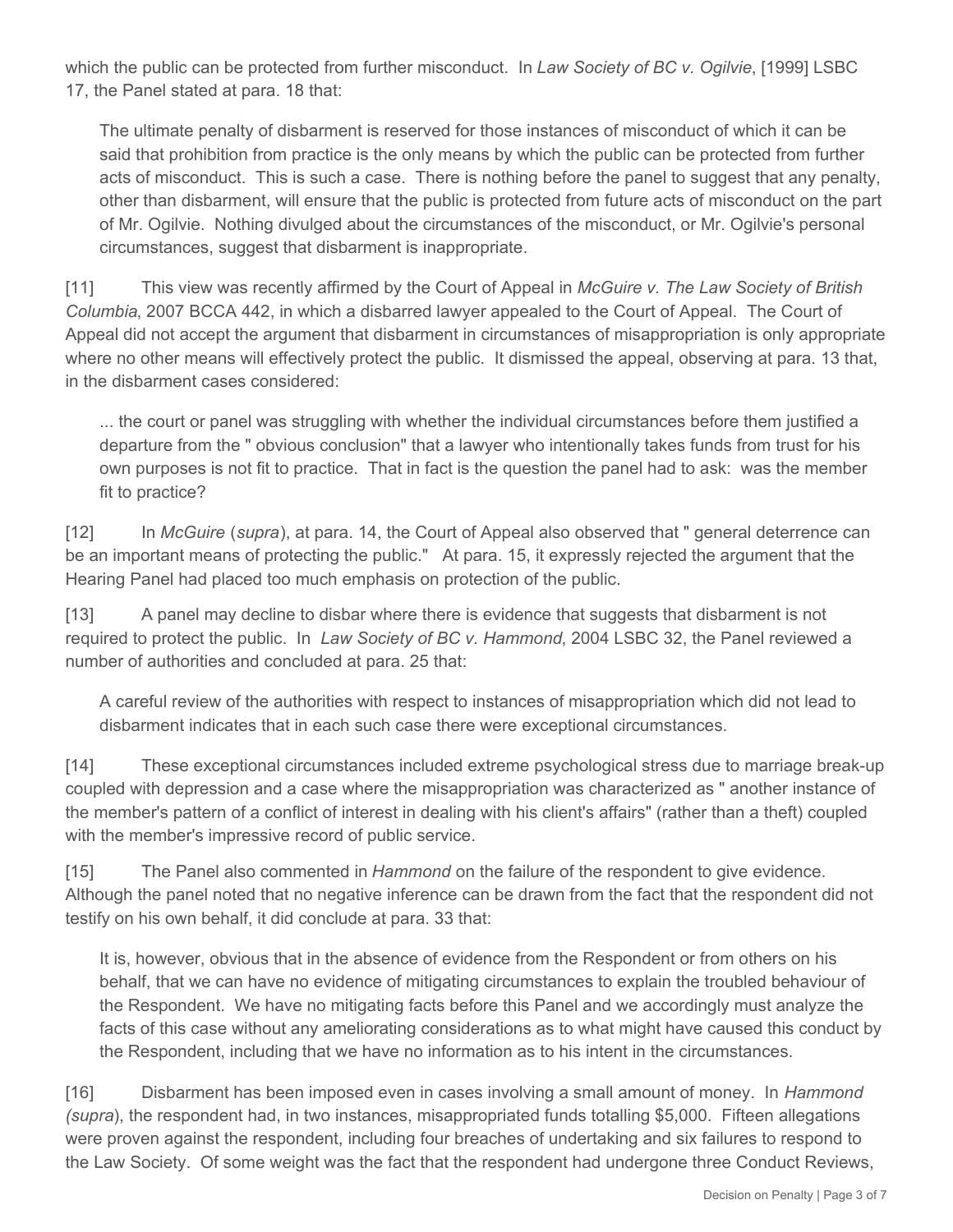which the panel found " reinforced" the view that he was incapable of regulating his affairs to be a responsible and appropriate member of the Society. Accordingly, the panel concluded that there was no public interest served in " restoring this member to a position where his practice can again disintegrate to the detriment of the various clients he would be serving at that time." ( *supra*, para. 37)

[17] Similarly, in *Law Society of BC v. Peters*, [1999] LSBC 38, the respondent had misappropriated a total of \$7,000 in seven instances occurring over a seven-week period and was also found to have professionally misconducted herself with respect to three counts of failure to respond. There was mitigating evidence that she had suffered from depression with an underlying substance abuse problem and had taken steps to rehabilitate herself. She admitted wrongdoing, but had taken no steps to restore the trust funds she had taken. She was disbarred, a penalty which was upheld on review.

[18] At the initial hearing in *Peters*, the panel stated at paragraph 49 of the Penalty Decision that:

The ultimate penalty of disbarment is reserved for those instances of misconduct of which it can be said that prohibition from practice is the only means by which the public can be protected from further acts of misconduct. This is such a case. There is nothing before me which suggests that any penalty, other than disbarment, will ensure that the public is protected from future acts of misconduct on the part of Ms. Peters.

[19] On review, the Review Panel upheld the disbarment, and observed at paragraph 15 that:

The cases of *Martin*, *Reuben*, *Volrich*, and *Ranspot* all involved misappropriations in which penalties less than disbarment were imposed. The cases of *Bjorkman*, *Currie*, *Donald* and *Ogilvie* involved misappropriations which resulted in disbarment. What these disparate cases reflect is that misappropriation always attracts a serious penalty and the circumstances of the individual case dictate whether the Hearing Panel or Benchers may impose a suspension or whether they must disbar.

[20] Disbarment was not imposed as a penalty in *Law Society of BC v. Gellert*, 2005 LSBC 15, in which the respondent was found to have failed to remit GST and PST, failed to serve two different clients in a conscientious, diligent and efficient manner, breached an undertaking, and failed to respond to communications from the Law Society (six counts), as well as from another lawyer, and misappropriated \$182 from estate funds held in trust. He was suspended for 18 months (commencing from the date of an interim suspension under s. 39) and placed on two conditions: to obtain a psychiatric evaluation satisfactory to the Practice Standards Committee prior to reinstatement, and to practise only as an employee until relieved of that condition by the Practice Standards Committee. However, the key factor in the penalty imposed was the mitigating circumstance that the root of the member's dysfunctional behaviour was untreated depression, for which he had received treatment, coupled with the fact that he had not gained any advantage for himself through his conduct.

[21] In most cases where disbarment is not imposed, there is a significant mitigating factor, usually either an absence of any dishonest intent[3] or an underlying medical problem (for example, *Ranspot*, [1999] LSBC 09, where there was depression, substance abuse and marital break-up).

[22] With respect to Ms. Ali, she was found to have misappropriated funds from six clients in a period between January 2002 and February 2004. She was also found to have professionally misconducted herself in respect of seven other allegations, which included failure to pay practice debts, failure to remit funds collected for GST, breach of the trust accounting rules set out in Part 3, Division 7 of the Law Society Rules, and failure to respond to the Law Society.

[23] The troubling aspect of this matter is that this Panel has no evidence before it of mitigating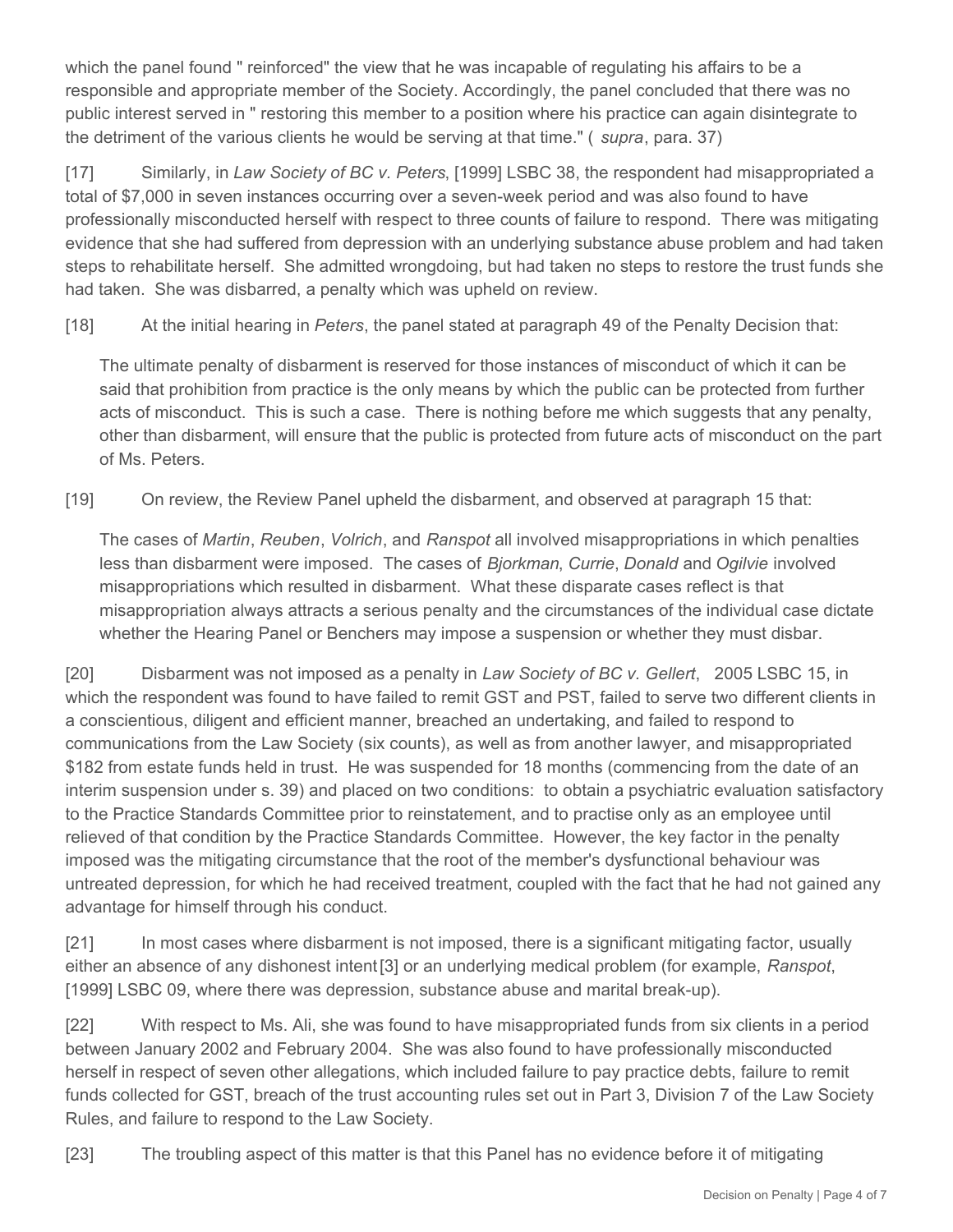circumstances that would explain the conduct of the Respondent. The Respondent's explanations offered in the course of the investigation were primarily that her actions were the result of " mistakes" .

[24] We have neither evidence respecting the cause of the Respondent's conduct nor any evidence that the Respondent has taken steps to rehabilitate herself by addressing the cause or causes of her conduct.

[25] In the *Law Society of BC v. Ogilvie*, [1999] LSBC 17, the Panel set out factors to be considered in disciplinary matters, acknowledging that the list was not exhaustive nor that all of the factors would be appropriate in all cases. The listed factors are:

- (a) the nature and gravity of the conduct proven;
- (b) the age and experience of the respondent;
- (c) the previous character of the respondent, including details of prior discipline;
- (d) the impact upon the victim;
- (e) the advantage gained, or to be gained, by the respondent;
- (f) the number of times the offending conduct occurred;

(g) whether the respondent has acknowledged the misconduct and taken steps to disclose and redress the wrong and the presence or absence of other mitigating circumstances;

- (h) the possibility of remediating or rehabilitating the respondent;
- (i) the impact on the respondent of criminal or other sanctions or penalties;
- (j) the impact of the proposed penalty on the respondent;
- (k) the need for specific and general deterrence;
- (l) the need to ensure the public's confidence in the integrity of the profession; and
- (m) the range of penalties imposed in similar cases.

[26] The Respondent misappropriated funds from six clients over a period of two years. As we noted in the Facts and Verdict decisions at paras. 104 and 105:

A fundamental principle that governs the conduct of lawyers is that trust funds are sacrosanct. The Respondent has breached that principle repeatedly and over a significant period of time. The fact that the amounts involved were relatively small is irrelevant.

The Respondent's conduct, whether deliberate or a matter of incompetence or negligence, is so gross as to prove a sufficient mental element of wrongdoing. The Respondent has shown a remarkable disregard and lack of attention to her obligations.

[27] The Respondent has no prior discipline record.

[28] The Respondent's decision not to participate in either the hearing on Facts and Verdict or this Penalty hearing means we have no evidence, no explanations and nothing from which we can draw comfort that the conduct will not occur again. The possibility of remediation or rehabilitation of the Respondent cannot be assessed.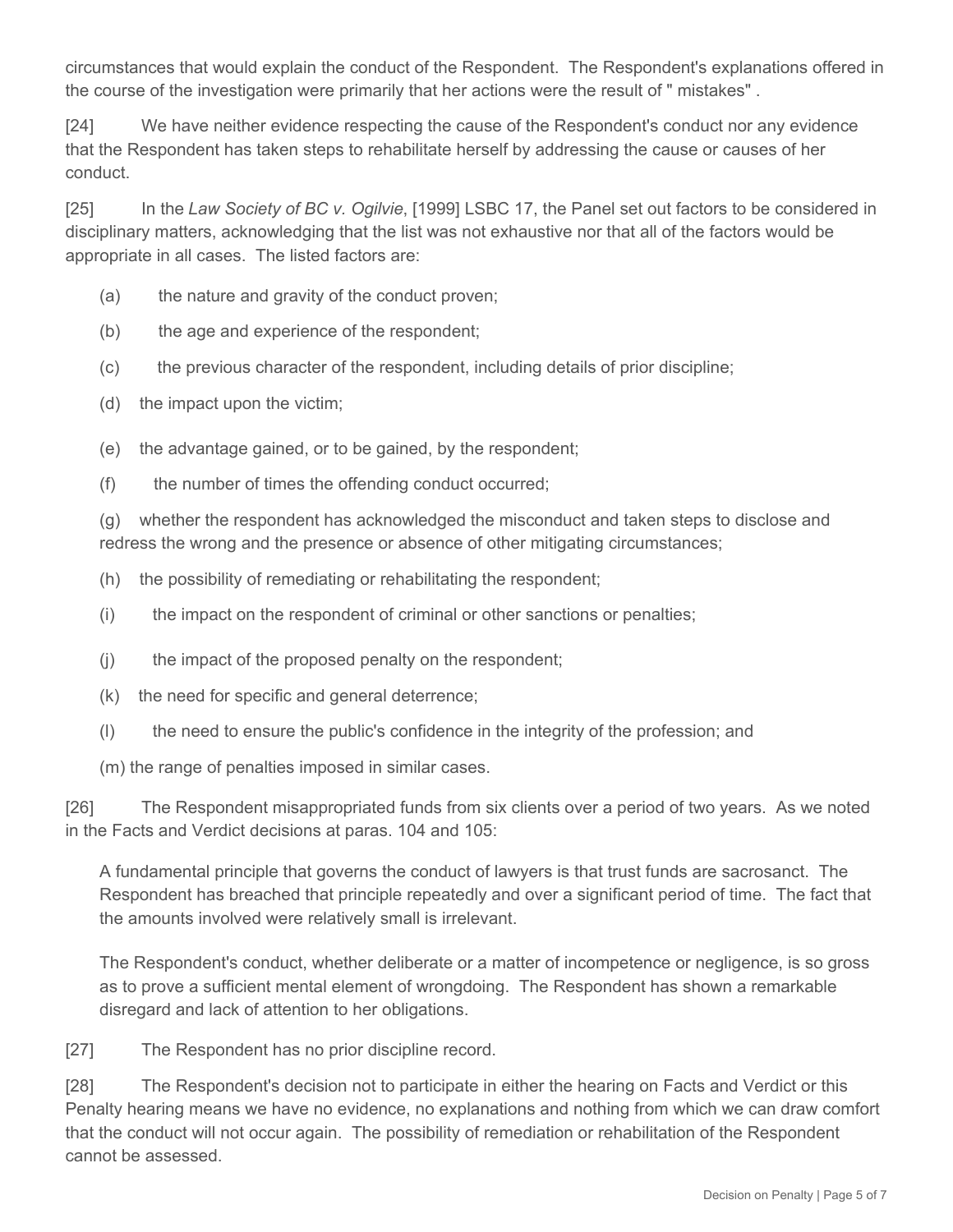[29] As noted above, in cases of misappropriation, disbarment is normally the appropriate remedy unless there is evidence (normally of exceptional circumstances) that this penalty is not required to protect the public.

[30] The lack of any such evidence leads us to the conclusion that disbarment of the Respondent is necessary to protect the public interest, maintain the public trust and maintain the reputation of the profession. In *Lawyers and Ethics*, the author states:

It would be a mistake, however, to assume that disbarment is a penalty reserved for cases that combine the worst imaginable offence with the worst imaginable offender. In cases involving fraud or theft, in spite of evidence of prior good character and financial or other pressures, lawyers are almost certain to be disbarred. In one such case, a discipline hearing panel held that " disbarment is as much required for the lawyer who throws away a hard-earned reputation for integrity as it is for the scoundrel who caps a disreputable career with more of the same." Thus the profession sends an unequivocal message in the interest of maintaining public trust and the reputation of the profession.

[31] We note that disbarment does not preclude reinstatement of the Respondent at some future date, should she apply for reinstatement. We acknowledge that it raises a very high standard for the Respondent to meet and would require that she explain her conduct and satisfy a credentials Hearing Panel that, at that time, she was suitable to practise law.

[32] We find therefore that the Respondent must be disbarred.

#### **Costs**

[33] The Law Society seeks full indemnification for its costs. As stated in the *Law Society of BC v. Edwards*, 2007 LSBC 04, at para. 33:

[33] In this connection, the following propositions are now well-established:

(a) the successful party, in this case the Law Society, is entitled to a full indemnity for its costs ( *Law Society of BC v. McNabb,* [1999] LSBC 02); and

(b) the costs ordered must, as a whole, be reasonable (*Law Society of BC v. Basi*, 2005 LSBC 01).

[34] The Bill of Costs presented by the Law Society has been prepared in accordance with Section 46(1) of the *Legal Profession Act* and Rule 5-9(0.1) and (1) of the Law Society Rules.

[35] The amount claimed is \$33,989, of which \$16,646.50 relates to the in-house Law Society audit. That audit was necessary, as noted in the decision on Facts and Verdict, because a complete reconstruction of the Respondent's trust records was necessary to determine what had occurred.

[36] The awarding of full indemnity of costs is not automatic. As stated in the *Law Society of BC v. Racette*, 2006 LSBC 29, at paras. [13] and [14]:

This Panel has previously held that any order for costs should be based on a careful consideration of all relevant factors including:

- (a) the seriousness of the offence;
- (b) the financial circumstances of the Respondent;